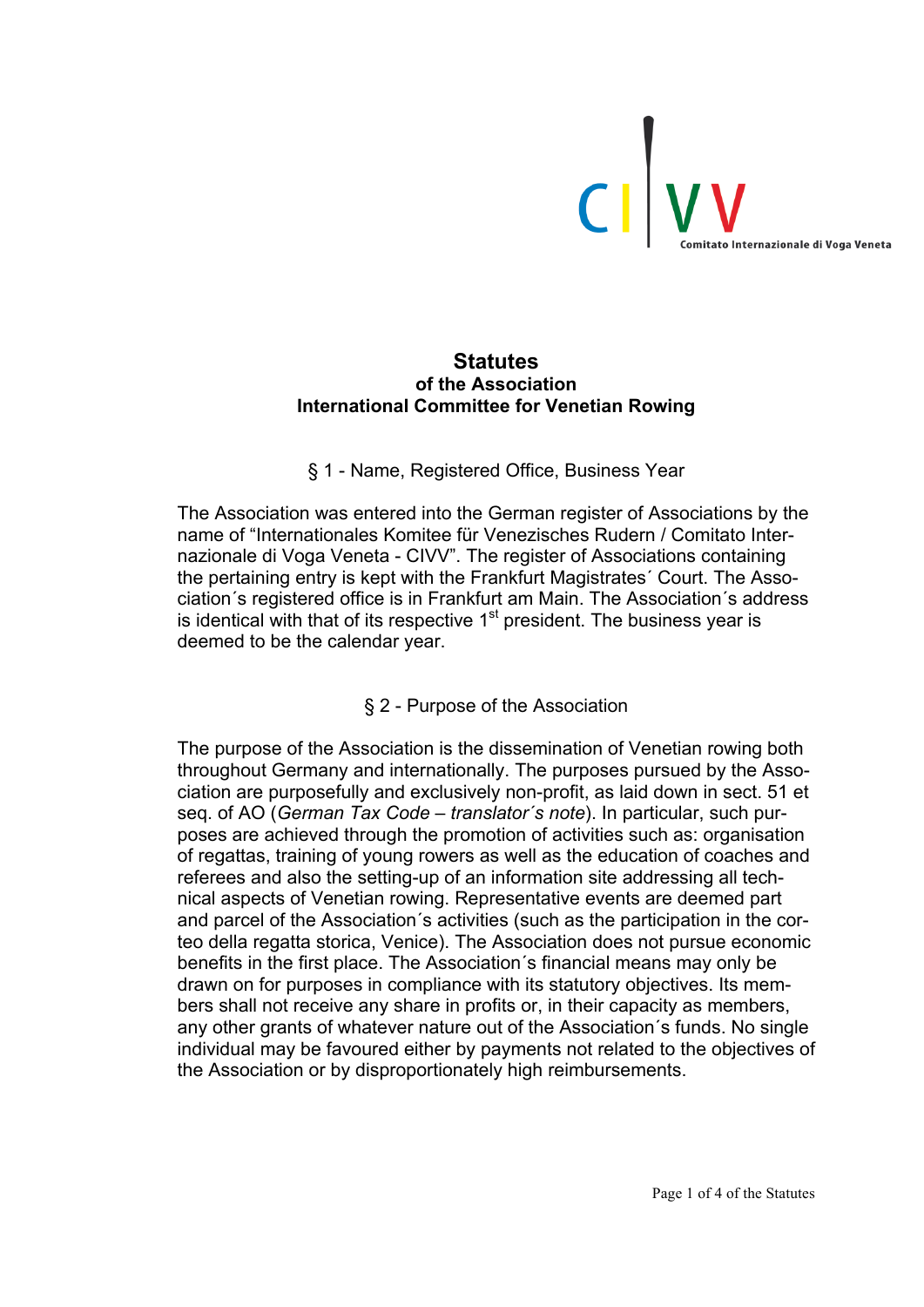## § 3 – Membership

Membership can be granted to any individual aged at least 16 which is devoted to the Association´s objectives. Each member shall be entitled to one vote. Equally, (rowing) associations may apply for membership as associations the purpose of which is fostering Venetian rowing and which are recognised as non-profit organisations. Foreign legal provisions regulating the nonprofit status shall be recognised. Associations counting not more than 50 members shall equally be entitled to one vote, associations counting 51 to 100 members to 2 votes, with larger associations being entitled to one vote per each additional 50 members. Applications for membership shall be submitted in writing and decided upon by the Board.

## § 4 - Fund Raising

The funds required for the materialisation of the Association´s purposes shall be raised by way of

- a) donations
- b) grants
- c) other revenues (e. g. regatta entry fees, endowments, inheritances, club festivities, advertising revenues and the like)
- d) membership fees.

Membership fees for individual persons and associations will be published in a separate fee module document.

Regatta entry fees - to be paid by both members and non-members of the Association - shall be determined in concert with the boards of the respective regatta organisers of the country, or the location, staging the regatta, in order to safeguard the due preparations and the realisation of such regatta.

# § 5 - Resignation

Members may only resign from the Association at the end of the year. The statement of resignation shall be in writing and be served on each board member no later than by 30<sup>th</sup> September. No member may lay any claim to the Association´s assets.

## § 6 - Exclusion

A member of the Association may be excluded from the Association if he or she acts counter to the Association´s interests. Such exclusion shall be decided upon by the Board. The Board´s decision for exclusion must be unanimous.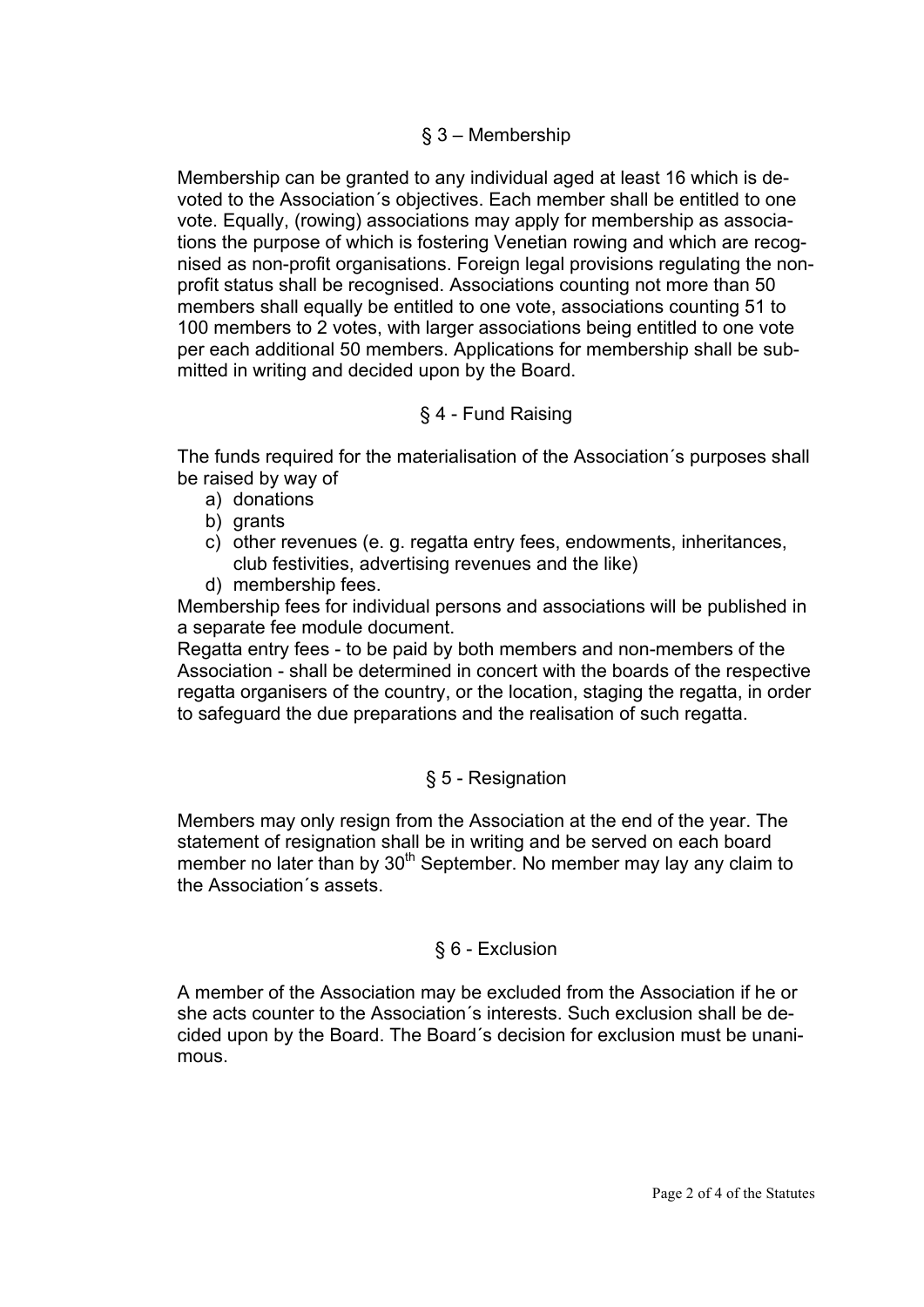## § 7 - Bodies of the Association

The bodies of the Association shall be the general assembly and the Board, as well as the advisory council. Additional bodies can be formed by resolutions passed by the general assembly.

## § 8 - Board

The Board is composed of the  $1<sup>st</sup>$  chairperson, the  $2<sup>nd</sup>$  chairperson, the treasurer, and the secretary. The Board shall manage the Association´s activities in an honorary capacity. Resolutions by the Board shall be governed by § 28 para. 1 in conjunction with § 32 BGB (*German Civil Code - translator´s note*) with the proviso that in the event of a tie vote the 1<sup>st</sup> chairperson shall have the casting vote. In both judicial and extrajudicial matters, the Association shall be represented by the 1<sup>st</sup> chairperson or by the secretary. The members of the Board shall be elected in the general assembly by secret ballot for a two-year term. However, the representative members of the Board (1<sup>st</sup> chairperson and secretary) shall continue in office until a new Board has been elected.

In the event of the resignation of a Board member prior to the end of his/her regular term of office, the Board shall elect another member of the Association to the Board by unanimous vote. The immediately ensuing general assembly shall be bound to confirm such elected Board member by vote.

# § 9 - Advisory Council

The general assembly shall elect an advisory council composed of 3 individuals for a 3-year term. Such advisory council shall advise the Board and assist in the development of the Association in the spirit of its purpose. In particular, it can be consulted in matters concerning decisions of major importance or controversies.

## § 10 - General Assembly

The general assembly´s competences shall include

- amendments to the statutes
- the election of the Board and its discharge
- the election of the advisory council
- the fixing of the membership fees
- the dissolution of the Association.

The ordinary general assembly shall convene on an annual basis. Unless prevented for serious reasons, such general assembly shall convene by the month of September of each year. An extraordinary general assembly may be convened by the Board whenever required in the best interest of the Association or at the written request by at least 25% of its members, specifying